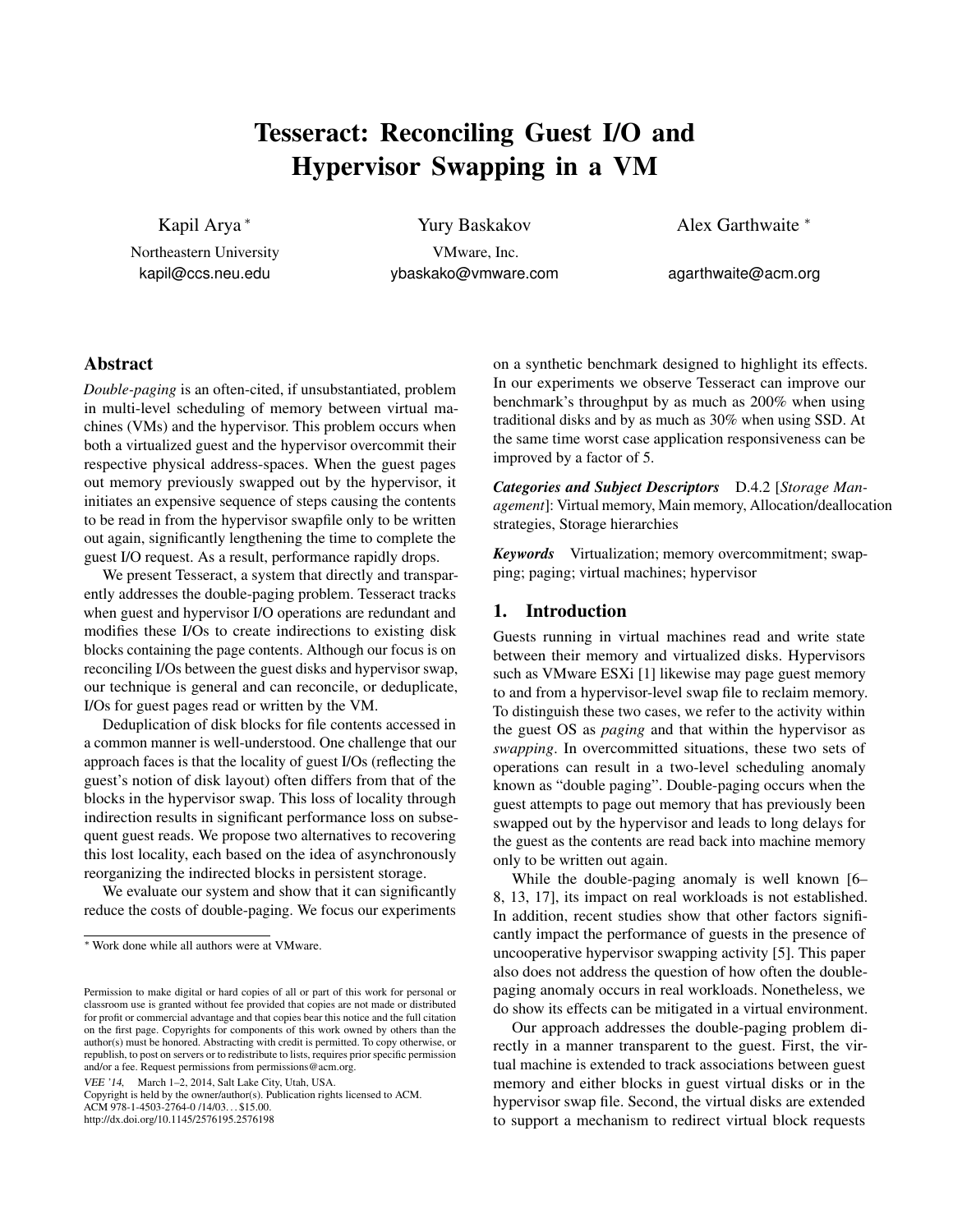to blocks in other virtual disks or the hypervisor swap file. Third, the hypervisor swap file is extended to track references to its blocks. Using these components to restructure guest I/O requests, we eliminate the main effects of double-paging by replacing the original guest operations with indirections between the guest and swap stores. An important benefit of this approach is that where hypervisors typically attempt to avoid swapping pages likely to be paged out by the guest, the two levels may now cooperate in selecting pages since the work is complementary.

We have prototyped our approach on the VMware Workstation [3] platform enhanced to explicitly swap memory in and out. While the current implementation focuses on deduplicating guest I/Os for contents stored in the hypervisor swap file, it is general enough to also deduplicate redundant contents between guest I/Os themselves or between the hypervisor swap file and guest disks.

We present results using a synthetic benchmark that show, for the first time, the cost of the double-paging problem. We also show the impact of an unexpected side-effect of our solution: loss of locality caused by indirections to the hypervisor swap file which can substantially slow down subsequent guest I/Os. Finally, we describe techniques to detect this loss of locality and to recover it. These techniques isolate the expensive costs of the double-paging effect and making them asynchronous with respect to the guest.

We begin, in Section 2, with an exploration of the problems we are solving. In Section 3, we offer a high-level overview of our solution and the challenges it addresses. In Section 4, we describe the implementation of our basic prototype, in Section 5 we consider extensions to recover guest locality through defragmentation, and in Section 6, we offer some initial results. In Section 7, we turn to related work. Finally, in Sections 8 and 9, we outline possible future directions and conclude.

# 2. Motivation: The Doubly-Paging Anomaly

Tesseract has four objectives. First, to extend VMware's host platforms to explicitly manage how the hypervisor pages out memory so that its swap subsystem can employ many of the optimizations used by the ESX platform. Second, to prototype the mechanisms needed to identify redundant I/Os originating from the guest and virtual machine monitor (VMM) and eliminate these. Third, to use this prototype to justify restructuring the underlying virtual disks of VMs to support this optimization. Finally, to simplify the hypervisor's memory scheduler so that it need not avoid paging out memory that guest may decide to page. To address these, the project initially focused on the double-paging anomaly.

One of the tasks of the hypervisor is to allocate and map host (or machine) memory to the VMs it is managing. Likewise, one of the tasks of the guest operating system in a VM is to manage the guest physical address space, allocating and mapping it to the processes running in the guest. In both



Figure 1: An example of double-paging.

cases, either the set of machine memory pages or the set of guest physical pages may be oversubscribed.

In overcommitted situations, the appropriate memory scheduler must repurpose some memory pages. For example, the hypervisor may reclaim memory from a VM by swapping out guest pages to the hypervisor-level swap file. Having preserved the contents of those pages, the underlying machine memory may be used for a new purpose. The guest OS may reclaim memory within a VM too to allow a guest physical page to be used by a new virtual mapping.

As hypervisor-level memory reclamation is transparent to the guest OS, the latter may choose to page out to a virtualized disk pages that were already swapped by the hypervisor. In such cases, hypervisor must synchronously allocate machine pages to hold the contents and read the already swapped contents back into that memory so they can be saved, in turn, to the guest OS's swap device. This multi-level scheduling conflict is called double-paging.

Figure 1 illustrates the double-paging problem. Suppose the hypervisor decides to reclaim a machine page (MPN) that is backing a guest physical page (PPN). In step 1, the mapping between the PPN and MPN is invalidated and, in step 2, the contents of MPN is saved to the hypervisor's swap file. Suppose the guest OS later decides to reallocate PPN for a new guest virtual mapping. It, in turn, in step 3a invalidates the guest-level mappings to that PPN and initiates an I/O to preserve its contents in a guest virtual disk (or guest VMDK). In handling the guest I/O request, the hypervisor must ensure that the contents to be written are available in memory. So, in step 4, the hypervisor faults the contents into a newly allocated page (MPN2) and, in step 5, establishes a mapping from PPN to MPN2. This sequence puts extra pressure on the hypervisor memory system and may further cause additional hypervisor-level swapping as a result of allocating MPN2. In step 6, the guest OS completes the I/O by writing the contents of MPN2 to the guest VMDK. Finally, the guest OS is able to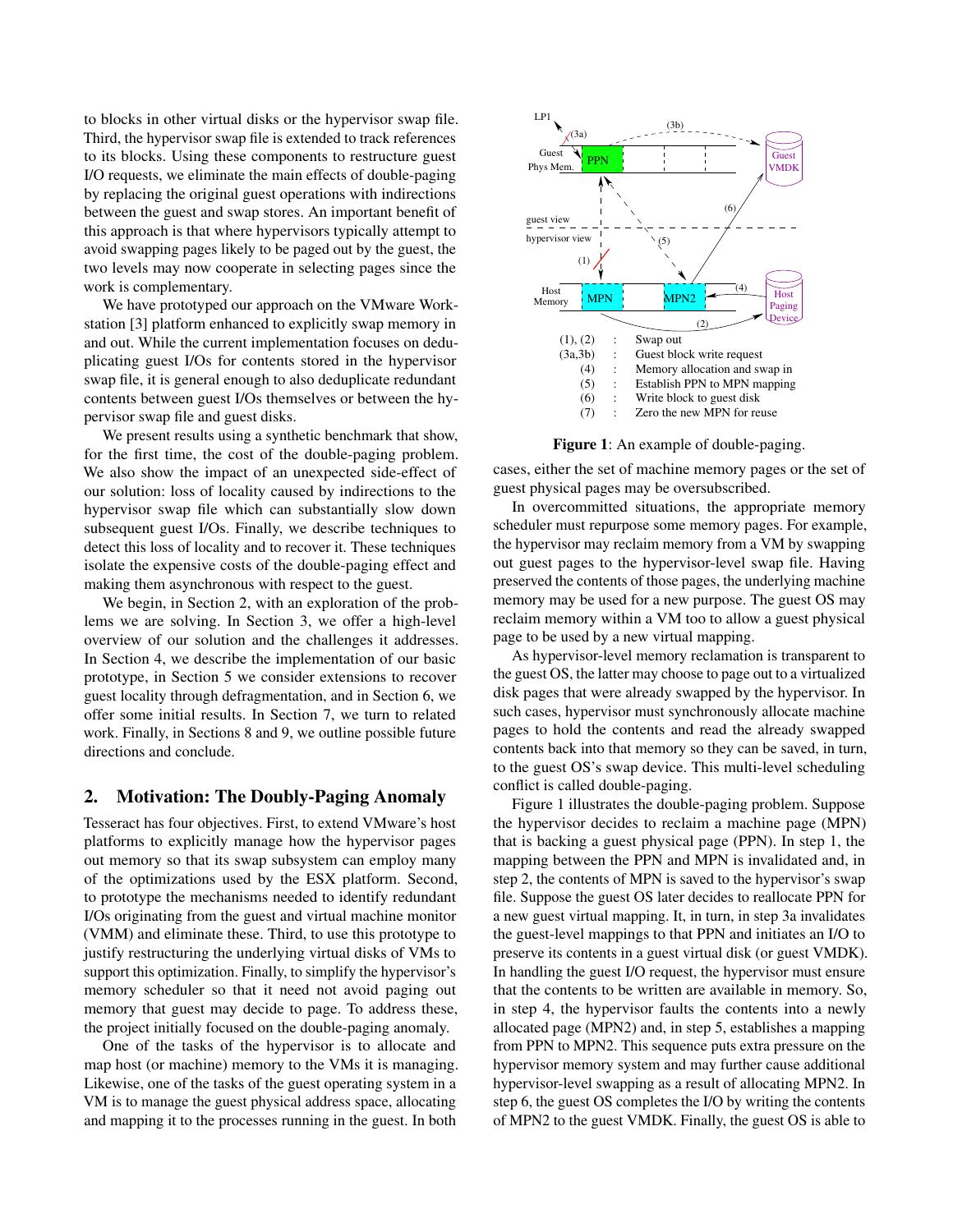zero the contents of the new MPN so that the PPN that now maps to it can be used for a new virtual mapping in step 7.

A hypervisor has no control over when a virtualized guest may page memory out to disk, and may even employ reclamation techniques like ballooning [17] in addition to hypervisorlevel swapping. Ballooning is a technique that co-opts the guest into choosing pages to release back to the platform. It employs a guest driver or agent to allocate, and often pin, pages in the guest's physical address-space. Ballooning is not a reliable solution in overcommitted situations since it requires guest execution to choose pages and release memory and the guest is unaware of which pages are backed by MPNs. Hypervisors that do not also page risk running out of memory. While preferring ballooning, VMware uses hypervisor swapping to guarantee progress. Because levels of overcommitment vary over time, hypervisor swapping may interleave with the guest, under pressure from ballooning, also paging. This can lead to double paging.

The double-paging problem also impacts hypervisor design. Citing the potential effects of double-paging, some [13] have advocated avoiding the use of hypervisor-level swapping completely. Others have attempted to mitigate the likelihood through techniques such as employing random page selection for hypervisor-level swapping [17] or employing some form of paging-aware paravirtualized interface [7, 8]. For example, VMware's scheduler uses heuristics to find "warm" pages to avoid paging out what the guest may also choose to page out. These heuristics have extended effects, for example, on the ability to provide large (2MB) mappings to the guest. Our goals are to address the double-paging problem in a manner that is transparent to the guest running in the VM and identifies and elides the unnecessary intermediate steps such as steps 4, 5 and 6 in Figure 1 and to simplify hypervisor scheduling policies. Although we do not demonstrate that double-paging is a problem in real workloads, we do show how its effects can be mitigated.

## 3. Design

We now describe our prototype's design. First, we describe how we extended the hosted platform to behave more like VMware's server platform, ESX. Next, we outline how we identify and eliminate redundant I/Os. Finally, we describe the design of the hypervisor swap subsystem and the extensions to the virtual disks to support indirections.

#### 3.1 Extending The Hosted Platform To Be Like ESX

VMware supports two kinds of hypervisors: the hosted platform in which the hypervisor cooperatively runs on top of an unmodified host operating system such as Windows or Linux, and ESX where the hypervisor runs as the platform kernel, the *vmkernel*. Two key differences between these two platforms are how memory is allocated and mapped to a VM, and where the network and storage stacks execute.

In the existing hosted platform, each VM's device support is managed in the *vmx*, a user-level process running on the host operating system. Privileged services are mediated by the *vmmon* device driver loaded into the host kernel, and control is passed between the vmx and the VMM and its guest via vmmon. An advantage of the hosted approach is that the virtualization of I/O devices is handled by libraries in the vmx and these benefit from the device support of the underlying host OS. Guest memory is mmapped into the address space of the vmx. Memory pages exposed to the VMM and guest by using the vmmon device driver to pin the pages in the host kernel and return the MPNs to the VMM. By backing the mmapped region for guest memory with a file, hypervisor swapping is a simple matter of invalidating all mappings for the pages to be released in the VMM, marking, if necessary, those pages as dirty in the vmx's address space, and unpinning the pages on the host.

In ESX, network and storage virtual devices are managed in the vmkernel. Likewise, the hypervisor manages per-VM pools of memory for backing guest memory. To page memory out to the VM's swap file, the VMM and vmkernel simply invalidate any guest mappings and schedule the pages' contents to be written out. Because ESX explicitly manages the swap state for a VM including its swap file, it is able to employ a number of optimizations unavailable on the current hosted platform. These optimizations include the capturing of writes to entire pages of memory [4], and the cancellation of swap-ins for swapped-out guest PPNs that are targets for disk read requests.

The first optimization is triggered when the guest accesses an unmapped or write-protected page and faults into the VMM. At this point, the guest's instruction stream is analyzed. If the page is shared [17] and the effect of the write does not change the content of the page, page-sharing is not broken. Instead, the guest's program counter is advanced past the write and it is allowed to continue execution. If the guest's write is overwriting an entire page, one or both of two actions are taken. If the written pattern is a known value, such as repeated 0x00, the guest may be mapped a shared page. This technique is used, for example, on Windows guests because Windows zeroes physical pages as they are placed on the freelist. Linux, which zeroes on allocation of a physical page, is simply mapped a writeable zeroed MPN. Separately, any pending swap-in for that PPN is cancelled. Since the most common case is the mapping of a shared zeroed-page to the guest, this optimization is referred to as the PShareZero optimization.

The second optimization is triggered by interposition on guest disk read requests. If a read request will overwrite whole PPNs, any pending swap-ins associated with those PPNs are deferred during wrie-preparation, the pages are pinned for the I/O, and the swap-ins are cancelled on successful I/O completion.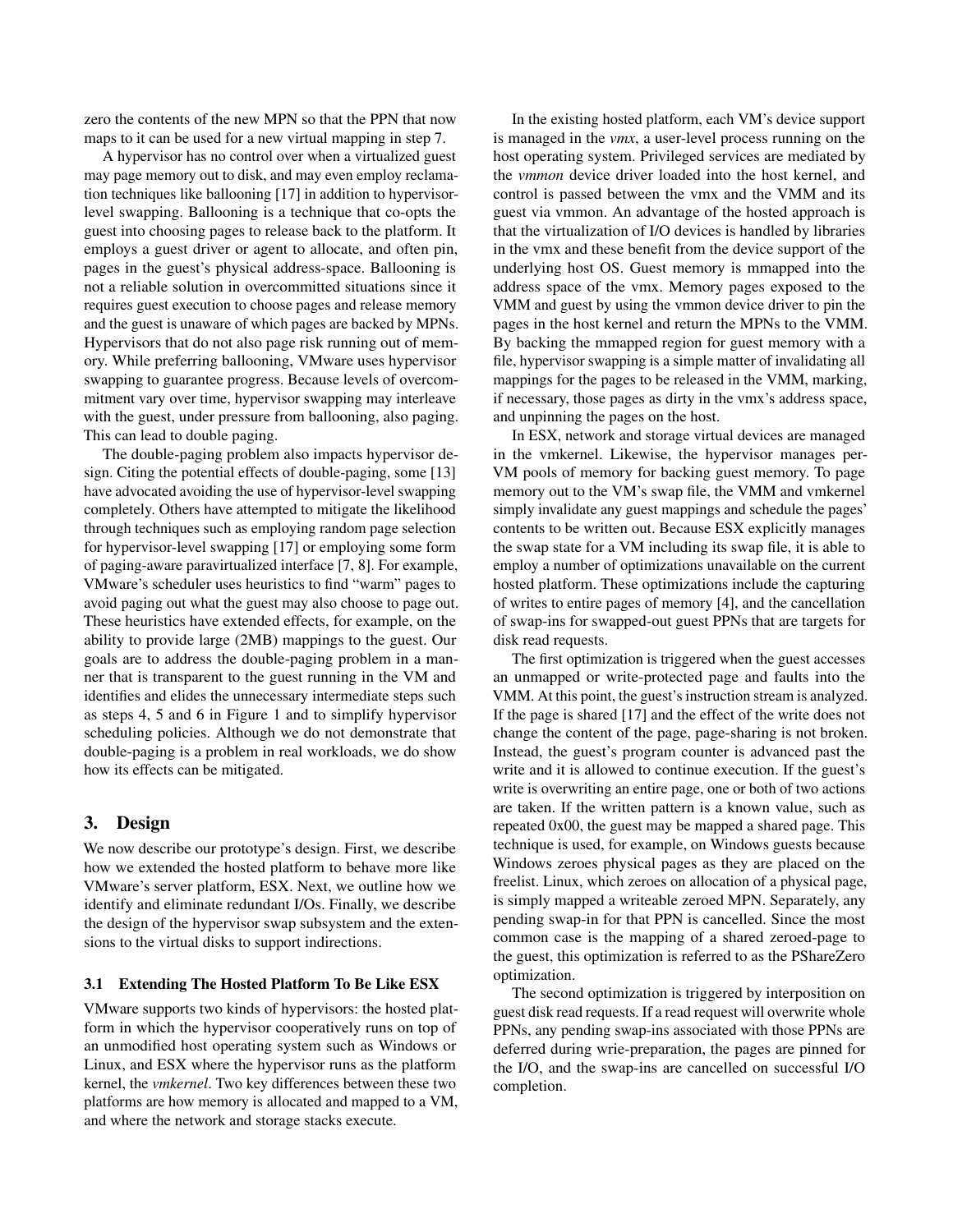We have extended Tesseract so that its guest-memory and swap mechanisms behave more like those of ESX. Instead of mmapping a pagefile to provide memory for the guest, Tesseract's vmx process mmaps an anonymously-backed region of its address space, uses madvise to mark the range as NOTNEEDED, and explicitly pins pages as they are accessed by either the vmx or by the VMM. Paging by the hypervisor becomes an explicit operation, reading from or writing to an explicit swap file. In this way, we are able to also employ the above optimizations on the hosted platform. We consider these as part of our baseline implementation.

## 3.2 Reconciling Redundant I/Os

Tesseract addresses the double-paging problem *transparently* to the guest allowing our solution to be applied to unmodified guests. To achieve this goal, we employ two forms of interposition. The first tracks writes to PPNs by the guest and is extended to include a mechanism to track valid relationships between guest memory pages and disk blocks that contain the same state. The second exploits the fact that the hypervisor interposes on guest I/O requests in order to transform the requests' scatter-gather lists. In addition, we modify the structure of the guest VMDKs and the hypervisor swap file, extending the former to support indirections from the VMDKs into the hypervisor swap disk. Finally, when the guest reallocates the PPN and zeroes its contents, we apply the PShareZero optimization in step 7 in Figure 1.

In order to track which pages have writable mappings in the guest, MPNs are initially mapped into the guest readonly. When written by the guest, the resulting page-fault allows the hypervisor to track that the guest page has been modified. We extend this same tracking mechanism to also track when guest writes invalidate associations between guest pages in memory and blocks on disk. The task is simpler when the hypervisor, itself, modifies guest memory since it can remove any associations for the modified guest pages. Likewise, virtual device operations into guest pages can create associations between the source blocks and pages. In addition, the device operations may remove prior associations when the underlying disk blocks are written. This approach, employed for example to speed the live migration of VMs from one host to another [14], can efficiently track which guest pages in memory have corresponding valid copies of their contents on disks.

The second form of interposition occurs in the handling of virtualized guest I/O operations. The basic I/O path can be broken down into three stages. The basic data structure describing an I/O request is the scatter-gather list, a structure that maps one or more possibly discontiguous memory extents to a contiguous range of disk sectors. In the *preparation* stage, the guest's scatter-gather list is examined and a new request is constructed that will be sent to the underlying physical device. It is here that the unmodified hypervisor handles the faulting in of swapped out pages as shown in steps 4 and 5 of Figure 1. Once the new request has been constructed, it

is *issued asynchronously* and some time later there is an *I/O completion* event.

To support the elimination of I/Os to and from virtual disks and the hypervisor block-swap store (or BSST), each guest VMDK has been extended to maintain a mapping structure allowing its virtual block identifiers to refer to blocks in other VMDKs. Likewise, the hypervisor BSST has been extended with per-block reference counts to track whether blocks in the swap file are accessible from other VMDKs or from guest memory.

The tracking of associations and interposition on guest I/Os allows four kinds of I/O elisions:

- swap guest-I/O a guest I/O follows the hypervisor swapping out a page's contents
- swap swap a page is repeatedly swapped out to the BSST with no intervening modification
- guest-I/O swap the case in which the hypervisor can take advantage of prior guest reads or writes to avoid writing redundant contents to the BSST
- guest-I/O guest-I/O the case in which guest I/Os can avoid redundant operations based on prior guest operations where the results known reside in memory (for reads) or in a guest VMDK (for writes)

For simplicity, Tesseract focuses on the first two cases since these capture the case of double-paging. Because Tesseract does not introspect on the guest, it cannot distinguish guest I/Os related to memory paging from other kinds of guest I/O. But the technique is general enough to support a wider set of optimizations such as disk deduplication for content streamed through a guest. It also complements techniques that eliminate redundant read I/Os across VMs [13].

## 3.3 Tesseract's Virtual Disk and Swap Subsystems

Figure 2 shows our approach embodied in Tesseract. The hypervisor swaps guest memory to a block-swap store (BSST) VMDK, which manages a map from guest PPNs to blocks in the BSST, a per-block reference-counting mechanism to track indirections from guest virtual disks, and a pool of 4KB disk blocks. When the guest OS writes out a memory page that happens to be swapped out by the hypervisor, the disk subsystem detects this condition while preparing to issue the write request. Rather than bringing memory contents for the swapped out page back to memory, the hypervisor updates the appropriate reference counts in the BSST, issues the I/O, and updates metadata in guest VMDK and adds a reference to the corresponding disk block in BSST.

Figure 3 shows timelines for the scenario when guest OS is paging out an already swapped page with and without Tesseract. With Tesseract we are able to eliminate the overheads of a new page allocation and a disk read.

To achieve this, Tesseract modifies the I/O preparation and I/O completion steps. For write requests, the memory pages in the scatter-gather list are checked for valid associations to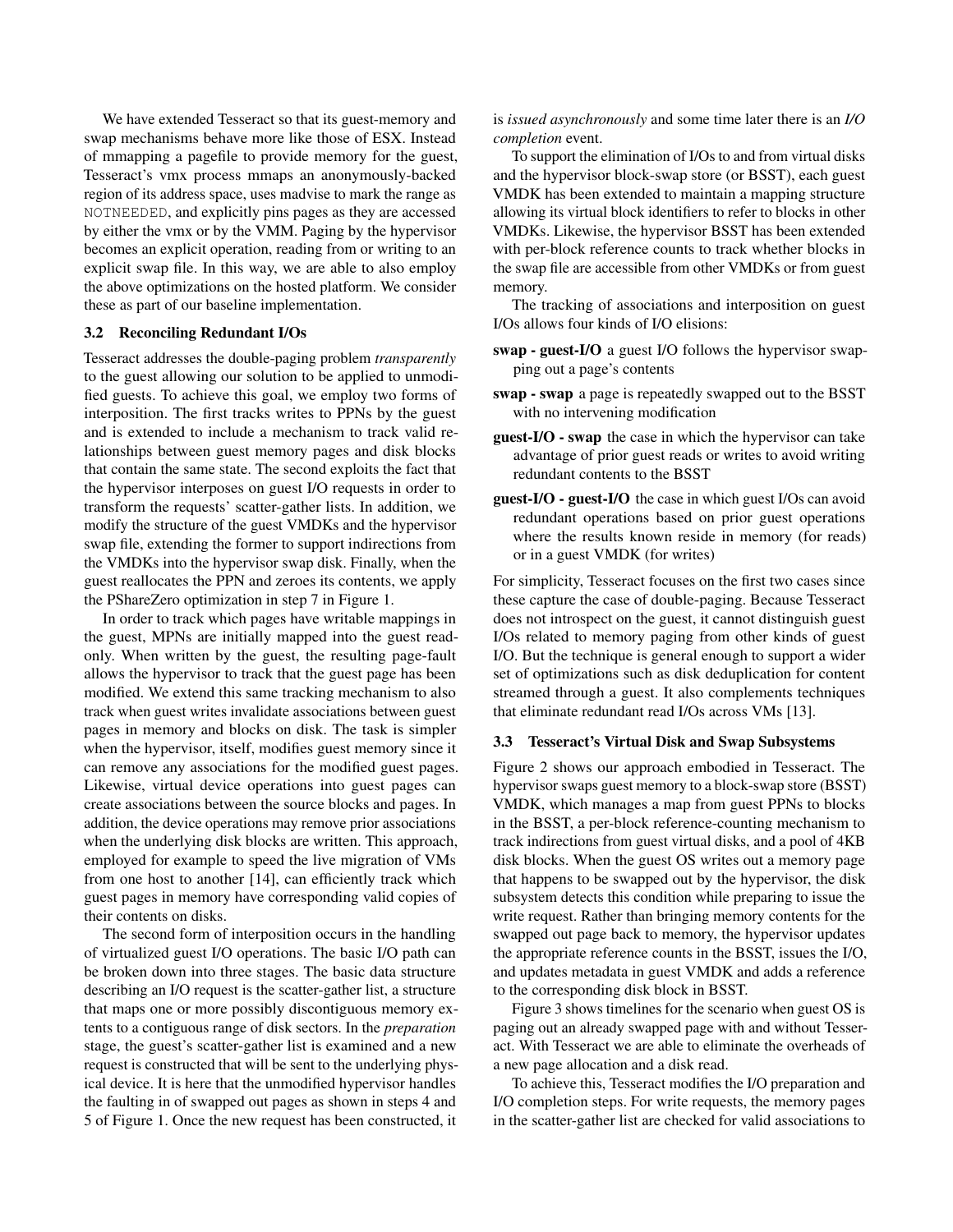

Figure 2: Double-paging with Tesseract.



Figure 3: Write I/O and hypervisor swapping.

blocks in the BSST. If these are found, the target VMDK's mapping structure is updated for those pages' corresponding virtual disk blocks to reference the appropriate blocks in the BSST and the reference counts of these referenced blocks in the BSST are incremented. For read requests, the guest I/O request may be split into multiple I/O requests depending on where the source disk blocks reside.

Consider the state of a guest VMDK and the BSST as shown in Figure 4a. Here, a guest write operation wrote five disk blocks in which two were previously swapped to the BSST. In this example, block 2 still contains the swapped contents of some PPN and has a reference count reflecting this fact and the guest write. Hence, its state has "swapped" as true and a reference count of 2. Similarly, block 4 only has a nonzero reference count because the PPN whose swapped contents originally created the disk block has since been accessed and its contents paged back in. Hence, its state has "swapped" as false and a reference count of 1. To read these blocks from the guest VMDK now requires three read operations: one against the guest VMDK and two against the BSST. The results of these read operations must then be coalesced in the read completion path.

One can view the primary cost of double-paging in an unmodified hypervisor as impacting the write-preparation time for guest I/Os. Likewise, one can view the primary cost of these cases in Tesseract as impacting the read-completion time. To mitigate these effects, we consider two forms of defragmentation. Both strategies make two assumptions:

• the original guest write I/O request (represented in blue) captures the guest's notion of expected locality, and



(c) With Tesseract and guest VMDK defragmentation

Figure 4: Examples of Tesseract and of defragmentation.

• the guest is unlikely to immediately read the same disk blocks back into memory

Based on these assumptions, we extended Tesseract to asynchronously reorganize the referenced state in the BSST. In Figure 4b, we copy the referenced blocks into a contiguous sequence in the BSST and update the guest VMDK indirections to refer to the new sequence. This approach reduces the number of split read operations. In Figure 4c, we copy the references blocks back to the locations in the original guest VMDK where the guest expects them. With this approach, the typical read operation need not be split. In effect, Tesseract asynchronously performs the expensive work that occurred in steps 4, 5, and 6 of Figure 1 eliminating its cost to the guest.

## 4. Implementation

Our prototype extends VMware Workstation as described in section 3.1. Here, we provide more detail.

#### 4.1 Explicit Management of Hypervisor Swapping

VMware Workstation relies on the host OS to handle much of the work associated with swapping guest memory. A pagefile is mapped into the vmx's address space and calls to the vmmon driver are used to lock MPNs backing this memory as needed by the guest. When memory is released through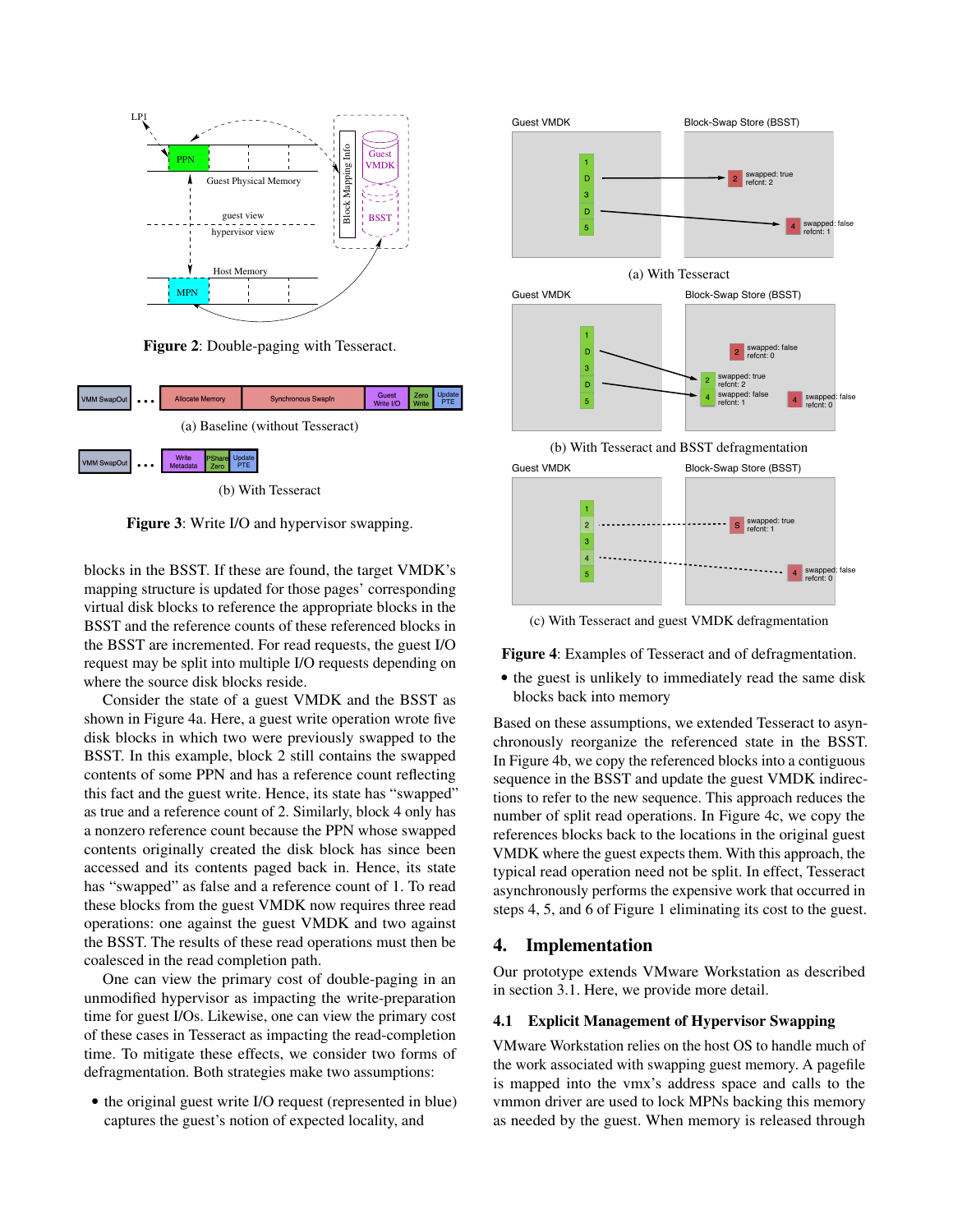hypervisor swapping, the pages are dirtied, if necessary, in the vmx's address space and unlocked by vmmon. Should the host OS need to reclaim the backing memory, it does so as if the vmx were any other process: it writes out the state to the backing pagefiles and repurposes the MPN.

For Tesseract, we modified Workstation to support explicit swapping of guest memory. First, we eliminated the pagefile and replaced it with a special VMDK, the block swap store (BSST) into which swapped-out contents are written. The BSST maintains a partial mapping from PPNs to disk blocks tracking the contents of currently swapped-out PPNs. In addition, BSST maintains a table of reference counts on the blocks in the BSST referenced by other guest VDMKs.

Second, we split the process for selecting pages for swapping from the process for actually writing out contents to the BSST and unlocking the backing memory. This split is motivated by the fact that having eliminated duplicate I/Os between hypervisor swapping and guest paging, the system should benefit by both levels of scheduling choosing the same set of pages. The selected swap candidates are placed in a victim cache to "cool down". Only the coldest pages are eventually written out to disk. This victim cache is maintained as a percentage of locked memory by the guest—for our study, 10%. Should the guest access a page in the pool, it is removed from the pool without being unlocked.

When the guest pages out memory, it does so to repurpose a given guest physical page for a new linear mapping. Since this new use will access that guest physical page, one may be concerned that this access will force the page to be swapped in from the BSST first. However, because the guest will either zero the contents of that page or read into it from disk and because the VMM can detect that the whole page will be overwritten before it is visible to the guest, the vmx is able to cancel the swap-in and complete the page locking operation.

#### 4.2 Tracking Memory Pages and Disk Blocks

There are two steps to maintaining a mapping between disk blocks and pages in memory. The first is recognizing the pages read and written in guest and hypervisor I/O operations. By examining scatter-gather lists of each I/O, one can identify when the contents in memory and on disk match. While we plan to maintain this mapping for all associations between guest disks and guest memory, we currently only track the associations between blocks in the BSST and main memory.

The second step is to track when these associations are broken. For guest memory, this event happens when the guest modifies a page of memory. The VMM tracks when this happens by trapping the fact that a writable mapping is required and this information is communicated to the vmx. For device accesses, on the other hand, this event is tracked either through explicit checks in the module which provides devices the access to guest memory, or by examining pagelists for I/O operations that read contents into memory pages.



Figure 5: VMware Workstation I/O Stack

## 4.3 I/O Paths

When the guest OS is running inside a virtual machine, guest I/O requests are intercepted by the VMM, which is responsible for storage adaptor virtualization, and then passed to the hypervisor, where further I/O virtualization occurs.

Figure 5 identifies the primary modules in VMware Workstation's I/O stack. Tesseract inspects scatter-gather lists of incoming guest I/O requests in the SCSI Disk Device layer, where a request to the guest VMDK may be updated and extra I/O requests to the BSST may be issued as shown in table 2. Waiting for the completion of all the I/O requests needed to service the original guest I/O request is isolated to the SCSI Disk Device layer as well. When running with defragmentation enabled (see Section 5), Tesseract allocates a pool of worker threads for handling defragmentation requests.

#### 4.3.1 Guest Write I/Os

Guest I/O requests have PPNs in scatter-gather lists. The vmx rewrites the scatter-gather list, replacing guest PPNs with virtual pages from its address space before passing it further to the physical device. Normally, for write I/O requests, if a page was previously swapped, so that PPN does not have a backing MPN, the hypervisor allocates a new MPN and brings page's contents from disk.

With Tesseract, we check if the PPNs are already swapped out to BSST blocks by querying the PPN BSST-block mapping. We then use a virtual address of a special dummy page in the scatter-gather list for each page that resides in the BSST. On completion of the I/O, metadata associated with the guest VMDK is updated to reflect the fact that the contents of guest disk blocks for BSST-resident pages are in the BSST. This sequence allows the guest to page out memory without inducing double-paging.

Figure 6 illustrates how write I/O requests to the guest VMDK are handled by Tesseract. Tesseract recognizes that contents for pages 2, 4, 6 and 7 in the scatter-gather list provided by the guest OS reside in the BSST (Figure 6a). When a new scatter-gather list to be passed to the physical device is formed, a dummy page is used for each BSST resident (Figure 6b).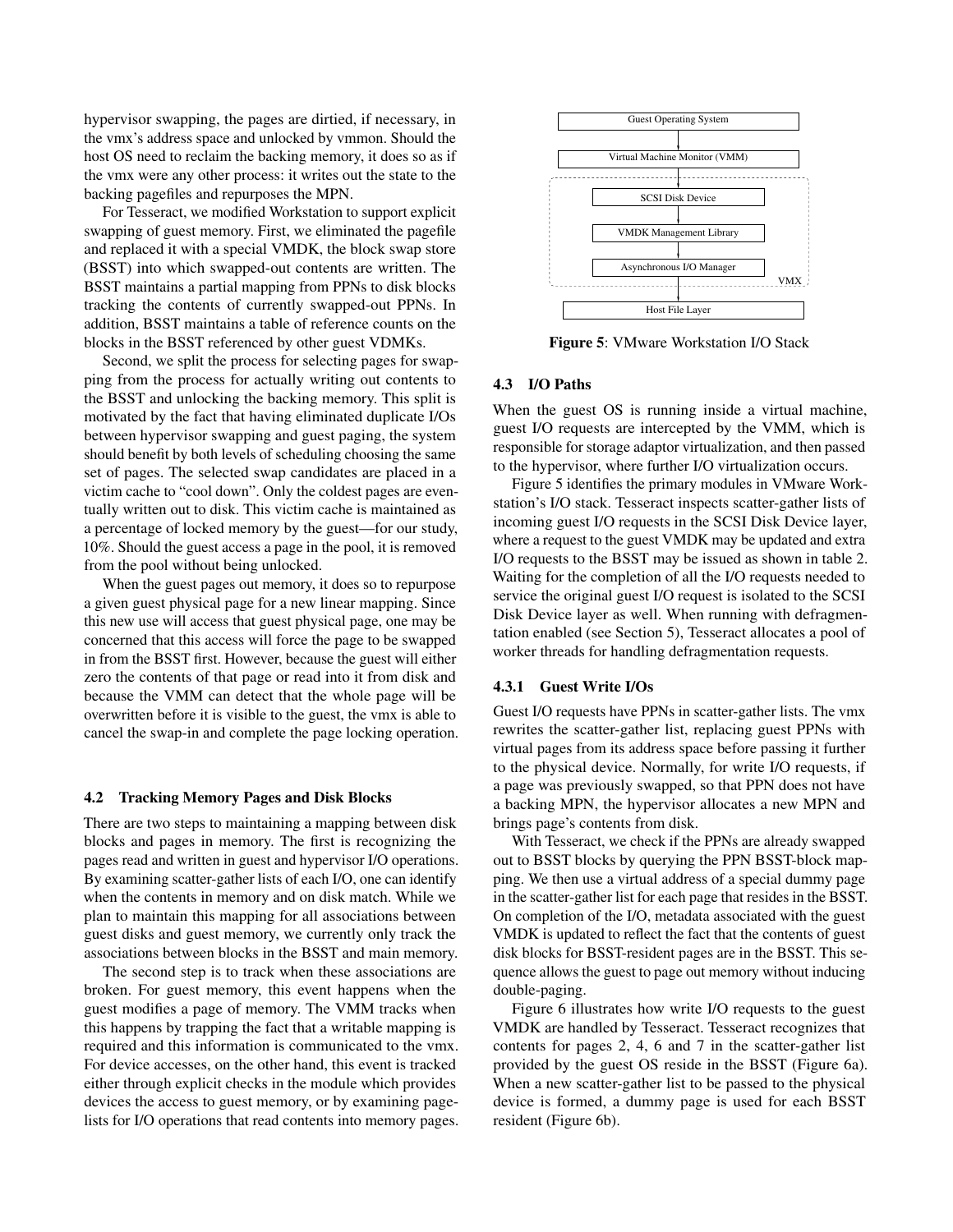

(a) Scatter-gather prepared by the guest OS for disk write.  $13835888$ 



Figure 6: The pages swapped out to BSST are replaced with a dummy page to avoid double-paging. Indirections are created for the corresponding guest disk blocks.



Figure 7: Original guest read request split into multiple reads requests due to holes in the guest VMDK.

# 4.3.2 Guest Reads I/Os and Guest Disk Fragmentation

Recognizing that data may reside in both the guest VMDK and the BSST is a double-edged sword. On the guest write path it allows us to dismiss pages that are already present in the BSST and thus avoid swapping them in just to be written out to the guest VMDK. However, when it comes to guest reads, the otherwise single I/O request might have to be split into multiple I/Os. This happens when some of the data needed by the I/O is located in the BSST.

Since data that has to be read from the BSST may not be contiguous on disk, the number of extra I/O requests to the BSST may be as high as the number of data pages in the original I/O request that reside in the BSST. We refer to a collection of pages in the original I/O request for which a separate I/O request to the BSST must be issued as a *hole*. Read I/O requests to the guest VMDK which have holes are called *fragmented*.

We modify a fragmented request so that all pages that should be filled in with the data from the BSST are replaced with a dummy page which will serve as a placeholder and will get random data read from the guest VMDK. So in the end for each fragmented read request we issue one modified I/O request to the guest VMDK and N requests to the BSST, where N is the number of holes. After all the issued I/Os are completed, we signal the completion of the originally issued guest read I/O request.

In Figure 7, the guest read I/O request finds disk blocks for pages 2, 4, 6 and 7 located on the BSST, where they are taking non-contiguous space. Tesseract issues one read request to the guest VMDK to get data for pages 1, 3, 5 and 8. In the scatter-gather list sent to the physical device, a dummy page is used as a read target for pages 2, 4, 6 and 7. Together with that one read I/O request to the guest VMDK, four read I/O requests are issued to the BSST. Each of those four requests reads data from one of the four disk blocks in the BSST.

# 4.3.3 Optimization of Repeated Swaps

In addition to addressing the double-paging anomaly by tracking guest I/Os whose contents exist in the BSST, we also implemented an optimization for back-to-back swap-out requests for a memory page whose contents remain clean. If a page's contents are written out to the BSST, and later swapped back in, we continue to track the old block in the BSST as a form of victim cache. If the same page is chosen to be swapped out again and there has been no intervening write, we simply adjust the reference count for the block copy that is already in the BSST.

# 4.4 Managing Block Indirection Metadata

Tesseract keeps in-memory metadata for tracking PPN-to-BSST block mappings and for recording block indirections between guest and BSST VMDKs. The PPN-to-BSST block mapping is stored as key-value pair using a hash table. Indirection between guest and BSST VMDKs are tracked in a similar manner.

Tesseract also keeps reference counts for the BSST blocks. When a new PPN-to-BSST mapping is created, the reference count for the corresponding BSST block is set to 1. The reference count is incremented in the write prepare stage for PPNs found to have PPN-to-BSST block mappings. This ensures that such BSST blocks are not repurposed while the guest write is still in progress. Later, on the write completion path, the guest-VMDK-to-BSST indirection is created. The reference count of the BSST blocks is decremented during hypervisor swap in operation. It is also decremented when the guest VMDK block is overwritten by new contents and the previous guest block indirection is invalidated. Blocks with zero reference counts are considered free and reclaimable.

# 4.4.1 Metadata Consistency

While updating metadata in memory is faster than updating it on the disk, it poses consistency issues. What if the system crashes before the metadata is synced back to persistent storage? To reduce the likelihood of such problems, Tesseract periodically synchronizes the metadata to disk on the same schedule used by the VMDK management library for virtual disk state. However, because reference counts in the BSST and block-indirections in VMDKs are written at different stages in an I/O request, crashes must be detected and a fsck-like repair process run.

# 4.4.2 Entanglement of guest VMDKs and BSST

Once indirections are created between guest and BSST VMDK, it becomes impossible to move just the guest VMDK. To disentangle the guest VMDK, we must copy each block from the BSST to its guest VMDK for which there is an indirection. This can be done both online and offline. More details about the online process are in Section 5.2.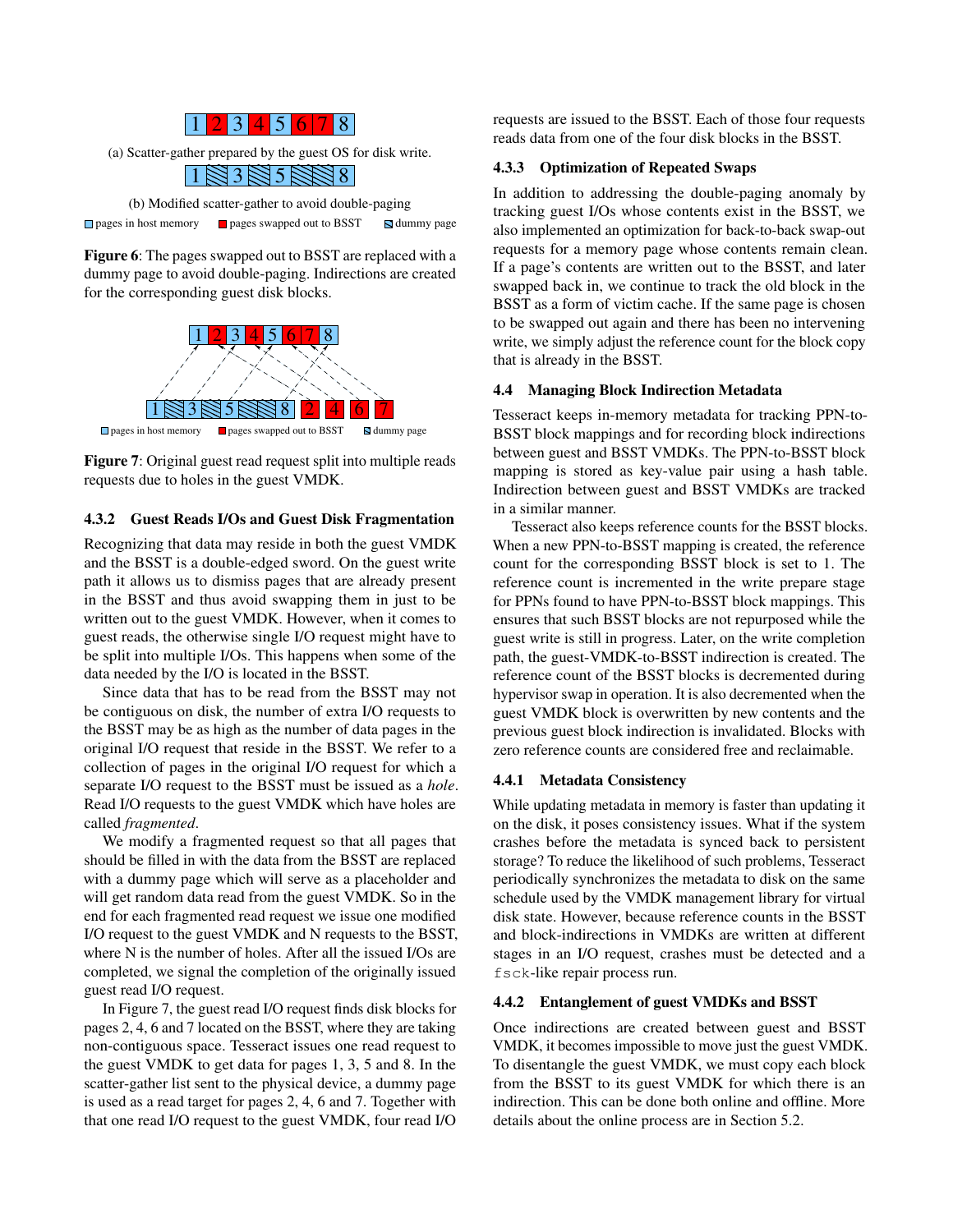# 5. Guest Disk Fragmentation

As mentioned in Section 4.3.2, when running with Tesseract, guest read I/O requests might be fragmented in the sense that some of the data the guest is asking for in a single request may reside in both the BSST and the guest VMDK.

The fragmentation level depends on the nature of the workload, the guest OS, and swap activity at the guest and the hypervisor level. Our experiments with SPECjbb2005 [16] showed that even for moderate level of memory pressure as much as 48% of all read I/O requests had at least one hole.

By solving double-paging problem Tesseract significantly reduced write-prepare time of the guest I/O requests since synchronous swap-in requests no longer cause delays. However, a non-trivial overhead was added to read-completion. Indeed, instead of waiting for a single read I/O request to the guest VMDK, the hypervisor may now have to wait for several extra read I/O requests to the BSST to complete before reporting the completion to the guest.

To address these overheads, Tesseract was extended with a *defragmentation* mechanism that improves read I/O access locality and thus reduces read-completion time. We investigated two approaches to implementing defragmentation - *BSST defragmentation* and *guest VMDK defragmentation*. While defragmentation is intended to help reduce read-completion time, it has its own cost. Defragmentation requests are asynchronous and reduce time to complete affected guest I/Os, but, at the same time, they contribute to a higher disk load and in the extreme cases may have an impact on read-prepare times. The defragmentation activity can be throttled on detecting performance bottlenecks due to higher disk load. ESX, for example, provides a mechanism, SIOC, that measures latencies to detect overload and enforce proportional-share fairness [9, 12]. The defragmentation mechanism could participate in this protocol. the boundaries of read requests will not match with the 4

## 5.1 BSST Defragmentation

The idea behind BSST defragmentation is to take guest write I/O requests and use them as a hint of what BSST blocks might be accessed together in a single I/O read request in the future. Given that information we then group together the identified blocks in the BSST.

Figure 8 shows a scatter-gather list of the write I/O request that goes to the guest VMDK. In that request, the contents of pages 2, 4, 6 and 7 is already present in the BSST. As soon as these blocks are identified, a worker thread picks up a reallocation job that will allocate a new block in BSST and will copy the contents of BSST blocks for pages 2, 4, 6 and 7 into that new block.

BSST defragmentation is not perfect. Since blocks are still present in both the guest VMDK and the BSST, extra I/O requests to the BSST can not be entirely eliminated. In addition, BSST defragmentation tries to predict read access locality from write access locality and obviously



Figure 9: Defragmenting the guest VMDK

boundaries of the write requests. So each read I/O request that without defragmentation would have required reads from both the guest VMDK and the BSST will still be split into the one which goes to the guest VMDK and one or more requests to the BSST. All this contributes to longer read completion times as shown in table 4.

However, it is relatively easy to implement BSST defragmentation without worriying too much about data races with the I/O going to the guest VMDK. It can significantly reduce the number of extra I/Os that have to be issued to the BSST to service the guest I/O request as shown in Table 3.

If a guest read I/O request preserves the locality observed at the time of guest writes, we need more than one read I/O request from the BSST only when it hits more than one group of blocks created during BSST defragmentation. Although this is entirely dependent on a workload, one can expect read requests to typically be smaller than write requests, and, so, the number of extra I/O requests to BSST being reduced to one (fits into one defragmented area) or two (crosses the boundary of two defragmented areas) in many cases.

## 5.2 Guest VMDK Defragmentation

Like BSST defragmentation, guest VMDK defragmentation uses the scatter-gather lists of write I/O requests to identify BSST blocks that must be copied. But unlike BSST defragmentation, these blocks are copied to the guest VMDK. The goal is to restore the guest VMDK to the state it would have had without Tesseract. Tesseract with guest VMDK defragmentation replaces swap-in operations with asynchronous copying from the BSST to the guest VMDK. For example, in Figure 9, blocks 2, 4, 6 and 7 are copied to the relevant locations on the guest VMDK by a worker thread.

We enqueue a defragmentation request as soon as the scatter-gather list of the guest write I/O request is processed and blocks to be asynchronously fetched to the guest VMDK are identified. The defragmentation requests are organized as a priority queue. If a guest read I/O request needs to read data from the block that has not been copied from the BSST, the priority of the defragmentation request that refers to the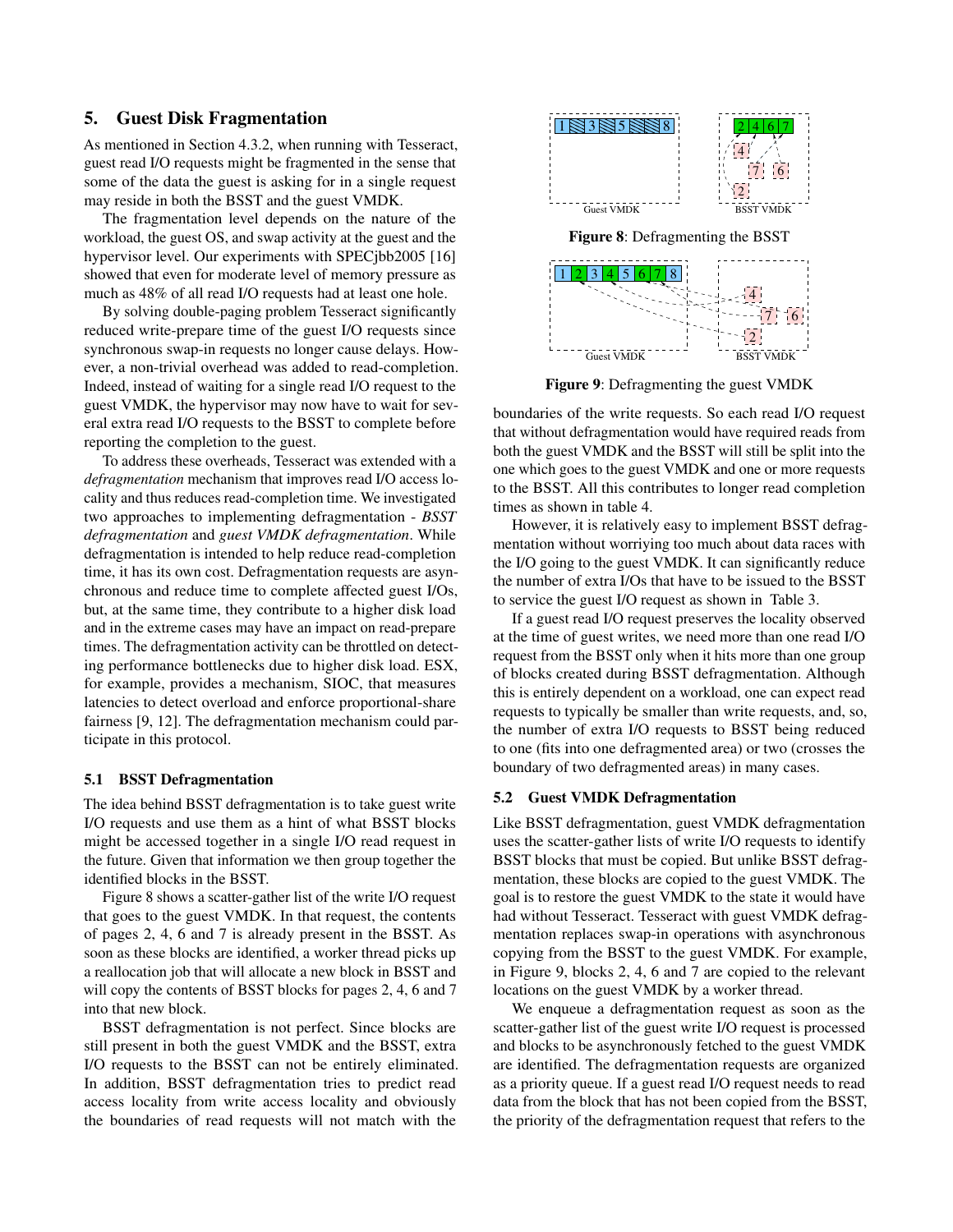

Figure 11: Maximum single pauses observed in SPECjbb instantaneous scoring with various levels of guest memory pressure. Host memory overcommitment is 10%.

block is raised to highest and the guest read I/O request is blocked until copying of all the missing blocks finishes.

While Tesseract with guest defragmentation can have an edge over Tesseract without defragmentation, it is not always a win. With guest defragmentation, before a guest I/O read request has a chance to be issued to the guest VMDK, it may become blocked waiting for a defragmentation request to complete. This may end up being slower than issuing requests to the BSST and the guest VMDK in parallel.

*Disentanglement of Guest and BSST VMDKs.* Guest defragmentation has an added benefit of removing the entanglement between guest and BSST VMDK. Once there are no block indirections between guest and BSST VMDK, the guest VMDK can be moved easily. This also allows us to disable Tesseract double-paging optimization on-the-fly.

# 6. Evaluation

We ran our experiments on an AMD Opteron 6168 (Magny-Cours) with 12 1.9 GHz cores, 1.5 GB of memory and a 1 TB 7200rpm Seagate SATA drive, a 1 TB 7200rpm Western Digital SATA drive, and a 128 GB Samsung SSD drive. We used OpenSUSE 11.4 as the host OS and a 6 VCPU 700 MB VM running Ubuntu 11.04. We used Jenkins [2] to monitor and manage execution of the test cases.

To ensure same test conditions for all test runs, we created a fresh copy of the guest virtual disk from backup before each run. For the evaluation we ran SPECjbb2005 [16] that was modified to emit instantaneous scores every second. It was run with 6 warehouses for 120 seconds. The heap size was set to 450 MB. The SPECjbb benchmark creates several warehouses and processes transactions for each of them.

We induced hypervisor-level swapping by setting a max limit on the pages the VM can lock. The BSST VMDK was preallocated. Swap-out victim cache size was chosen to be 10% of the VM's memory size.

Figure 10 and Figures 12–14, represent results from five trial runs. Figure 17 represents results from three trial runs.

## 6.1 Inducing Double-Paging Activity

To control hypervisor swapping, we set a hypervisor-imposed limit on the machine memory available for the VM. Guest paging was induced by running the SPECjbb benchmark with a working set larger than the available guest memory.

To induce double-paging, the guest must page out the pages that were already swapped by the hypervisor. Since, the hypervisor would choose only the cold pages from the guest memory, we employed a custom memhog that would lock some pages in the guest memory for a predetermined amount of time inside the guest. While the pages were locked by this memhog, a different memhog would repeatedly touch the rest of available guest pages making them "hot". At this point the pages locked by the first memhog are considered "cold" and swapped out by the hypervisor.

Next, memhog unlocks all its memory and the SPECjbb benchmark is started inside the guest. Once the warehouses have been created by SPECjbb, the memory pressure increases inside the guest. The guest is forced to find and page out "cold pages". The pages unlocked by memhog are good candidates as they have not been touched in the recent past.

We used memhog and memory locking in our setup to make the experiments more repeatable. In real world the conditions we were simulating could have been observed, for example, when execution phase shift of an application occurs, or when an application that caches a lot of data in memory and not actively uses is descheduled and another memory intensive application is woken up by the guest.

As a baseline we ran with Tesseract disabled. This effectively disabled analysis and rewriting of guest I/O commands so that all pages affected by an I/O command that happened to be swapped out by the hypervisor had to be swapped back in before the command could be issued to disk.

## 6.2 Application Performance

While it is hard to control and measure the direct impact of individual double-paging events, we use the pauses observed in the instantaneous score of SPECjbb to characterize the application behavior. Depending upon the amount of doublepaging activity, the pauses can be as big as 60 seconds in a 120 second run and negatively affect the final score. Often the pauses are associated with garbage collection activity.

#### 6.2.1 Varying Levels Of Guest Memory Pressure

Figure 10 shows scores and pause times for different sizes of memhog inside the guest with 10% host overcommitment. When the guest is trying to page out pages which are swapped by the hypervisor, the latter is swapping them back in and is forced to swap out some other pages. This cascade effect is responsible for increased pause period for the baseline. With Tesseract, however, the pause periods grow at a lower rate. This growth can be explained by longer wait times due to increased disk activity. It should be noted that although the scores are about the same for higher guest memory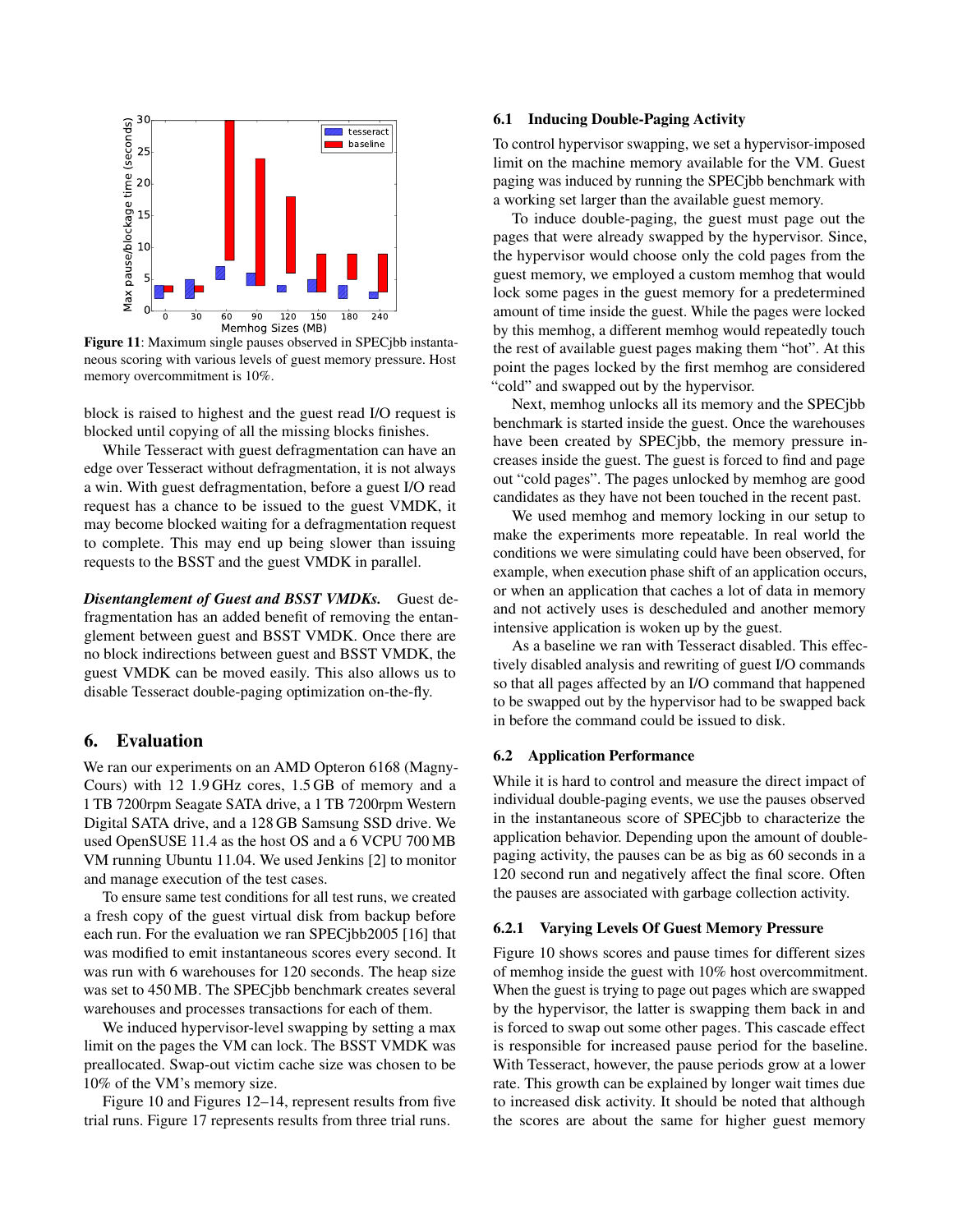



Figure 12: Score corresponding to length of max pause in SPECjbb runs with various levels of host overcommitment and 60 MB memhog.

pressure, the total pauses for Tesseract are less than that for the baseline.

Figure 11 shows the effect of increased memory pressure on the length of the biggest application pause. The bars represent the range of max pauses for individual sets of runs. There are five runs in each set. Notice that Tesseract clearly outperforms the baseline. The highest max pause time with Tesseract is 7 seconds, whereas for the baseline it is 30 seconds. This shows that with Tesseract the application is more responsive.

#### 6.2.2 Varying Levels Of Host Memory Pressure

To study the effect of increasing memory pressure by the hypervisor, we ran the application with various levels of host overcommitment with 60 MB memhog inside the guest.

Figure 12 shows the effect of increasing the host memory pressure on the application pauses. For lower host pressure (0% and 5%), the score and pause times for the baseline and Tesseract are about the same. However, for higher memory pressure there is a significant difference in the performance. For example, in the 20% case, the baseline observes pauses in the range of 80–110 seconds. Tesseract on the other hand observes pauses in a much lower range of 30–60 seconds.

Figure 16 shows the max pauses observed by the application as the host memory pressure grows. As before, the max

| Host   | Guest  | $UOS$ | I/Os     | I/Os      | I/Os  | Double-     |
|--------|--------|-------|----------|-----------|-------|-------------|
| $(\%)$ | $UOS$  | with  | $1 - 20$ | $21 - 50$ | > 50  | paging      |
|        | Issued | holes | holes    | holes     | holes | candi-      |
|        | (# )   | (# )  | (# )     | (# )      | (# )  | dates $(#)$ |
| 0      | 1.030  | 0     | $\Omega$ | $\theta$  | 0     | $_{0}$      |
| 5      | 981    | 537   | 343      | 106       | 88    | 11.254      |
| 10     | 1.042  | 661   | 358      | 132       | 171   | 19,381      |
| 15     | 1.292  | 766   | 377      | 237       | 152   | 22,584      |
| 20     | 1.366  | 981   | 524      | 177       | 280   | 32.547      |

Table 1: Holes in write I/O requests for various levels of host overcommitment. The memhog inside the guest is 60 MB. pause is insignificant at lower memory pressure, but with a higher pressure Tesseract clearly outperforms the baseline.

#### 6.3 Double-Paging and Guest Write I/O Requests

Table 1 shows why double-paging is affecting guest write I/O performance. As expected, if the host is not experiencing memory pressure, none of the 1,030 guest write I/O requests refer to pages swapped by the hypervisor.

As memory pressure builds up, more and more guest write I/O requests require one or more pages to be swapped in before a write can be issued to the physical disk. All of this contributes to a longer write-prepare time for such a requests.

Consider a setup with 20% host memory is overcommitment. Of 1,366 guest write I/O requests 981 had at least one page that had to be swapped in. Then, 524 guest write I/O requests needed between 1 and 20 swap-in requests completed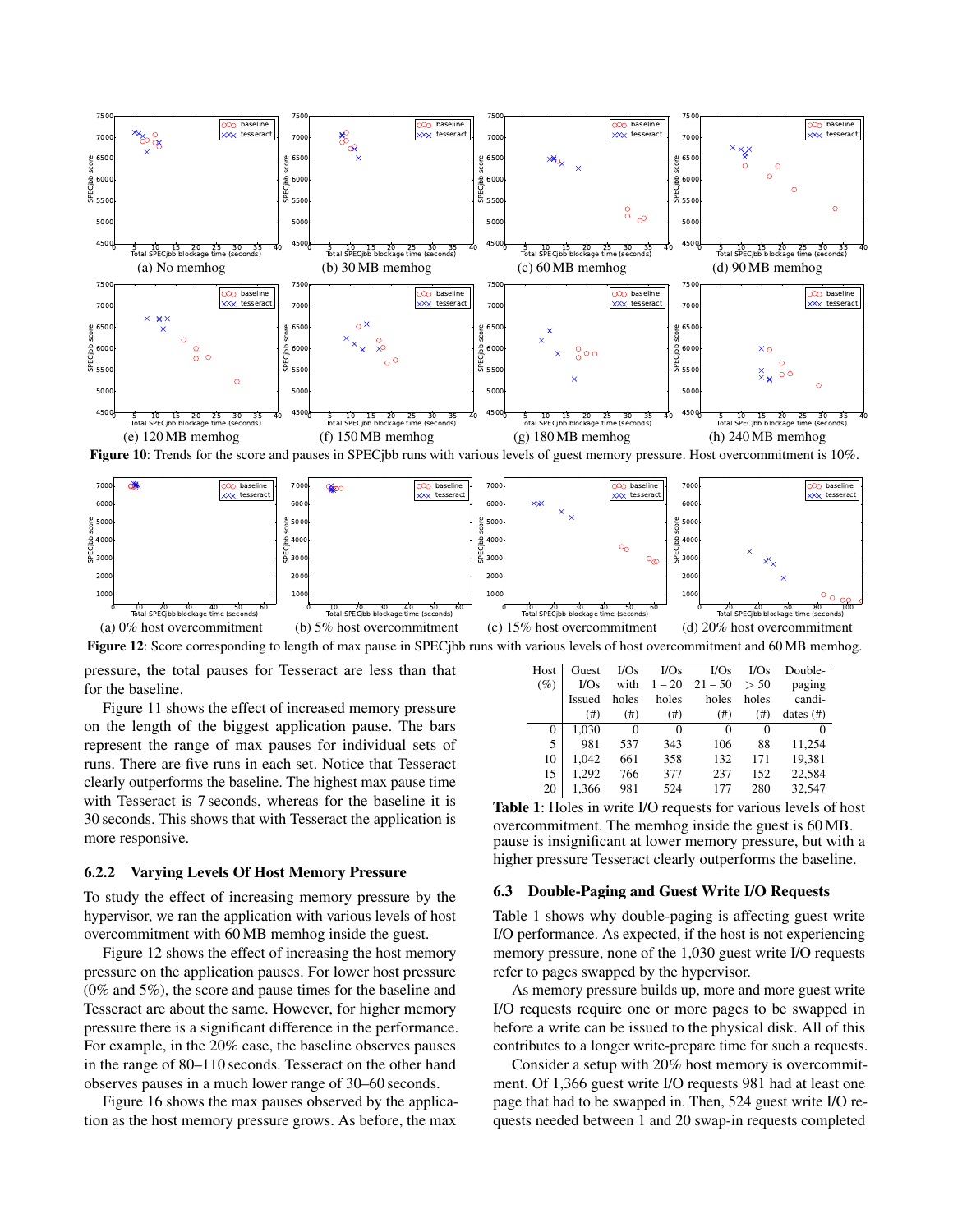





Figure 14: Score and pauses in SPECjbb under various defragmentation schemes with varying host overcommitment and 60 MB memhog

| Host   | Guest I/Os    | $I/Os$ w/ | Total    | Total I/Os    | Score |
|--------|---------------|-----------|----------|---------------|-------|
| $(\%)$ | <b>Issued</b> | Holes     | Holes    | <b>Issued</b> |       |
|        | (# )          | (# )      | (# )     | (# )          |       |
| 0      | 5.152         | 0         | $\theta$ | 5.152         | 7.010 |
| 5      | 5,230         | 708       | 1,675    | 6.197         | 6.801 |
| 10     | 5.206         | 2.161     | 5,820    | 8.865         | 6.271 |
| 15     | 4.517         | 2,084     | 6.990    | 9.423         | 6.048 |
| 20     | 5,698         | 2.739     | 11.854   | 14.813        | 2.841 |

Table 2: Holes in read I/O requests for Tesseract without defragmentation for various levels of host overcommitment. The memhog inside the guest is 60 MB.

| Defrag      | Reads    | Reads | Total | <b>BSST</b> | Total  |        | Defrag $I/Os$ |
|-------------|----------|-------|-------|-------------|--------|--------|---------------|
| Strategy    | W/O      | w/    | Holes | Reads       | Reads  | Reads  | Writes        |
|             | Holes    | Holes |       | Issued      | Issued | Issued | <b>Issued</b> |
|             | $^{(+)}$ | (#)   | (# )  | (# )        | (#)    | (#)    | $^{(+)}$      |
| No-Defrag   | 3.025    | 1.203 | 2.456 | 2.456       | 6.684  |        |               |
| <b>BSST</b> | 2.946    | 1.235 | 2.889 | 1,235       | 5.416  | 12.674 | 616           |
| Guest       | 3,909    |       |       |             | 3.909  | 11.538 | 11.538        |

Table 3: Total I/Os with BSST and guest defragmentation.

by the hypervisor in order to proceed, 177 needed between 21 and 50 swap-in requests completed, and, finally, 280 guest write I/O requests needed more than 50 swap-in requests.

#### 6.4 Fragmentation in Guest Read I/O Requests

Table 2 quantifies the amount of extra read I/O requests that has to be issued to the BSST if defragmentation is not used.

If the host is not under memory pressure there is no hypervisor level swapping activity and all 5,152 guest read I/O requests can be satisfied without going to the BSST.

At higher levels of memory pressure, the hypervisor starts swapping pages to disk. Tesseract detects pages in guest write I/O requests that are already in the BSST to avoid swapin requests for such pages. The amount of work saved by Tesseract on the write I/O path is quantified in Table 1.

When host memory is 20% overcommitted we can see that out of 5,698 guest read I/O requests 2,739 will require extra read I/Os to be issued to read data from the BSST. The total number of such an extra I/Os to the BSST was 11,854, which made the total number of read I/O requests issued to both the guest VMDK and the BSST equal 14,813.

#### 6.5 Evaluating Defragmentation Schemes

Figures 13 and 14 show the impact of using BSST and guest VMDK defragmentation on SPECjbb throughput, while Figures 15 and 16 give an insight into SPECjbb responsiveness.

Guest defragmentation performs better than the baseline in all situations and is as good or better than BSST defragmentation. With low levels of host memory overcommitment Tesseract with guest VMDK defragmentation secures better SPECjbb scores than Tesseract without defragmentation and performs on par in responsiveness metrics.

With increasing host memory overcommitment, Tesseract without defragmentation starts outperforming Tesseract with either of the defragmentation schemes in both the application throughput and responsiveness as the total and maximum pause times grow slower for the no-defragmentation case. This is due to the fact that at a higher level of hypervisor level swapping, guest read I/O becomes more and more fragmented and pending defragmentation requests become a bottleneck leading to longer read completion times.

Table 3 shows the I/O overheads of the two defragmentation schemes compared to Tesseract without them. For this table, 3 runs with similar scores and similar number of guest read I/O requests were selected. With BSST VMDK defragmentation enabled, Tesseract was able to reduce the number of synchronous I/O requests to BSST VMDK from 2,889 (2.23 reads per I/O with holes on average) to 1,235 (1 read per I/O with holes). To do BSST VMDK defragmentation, 12,674 asynchronous reads from BSST VMDK and 616 asynchronous writes to BSST VMDK had to be issued. This num-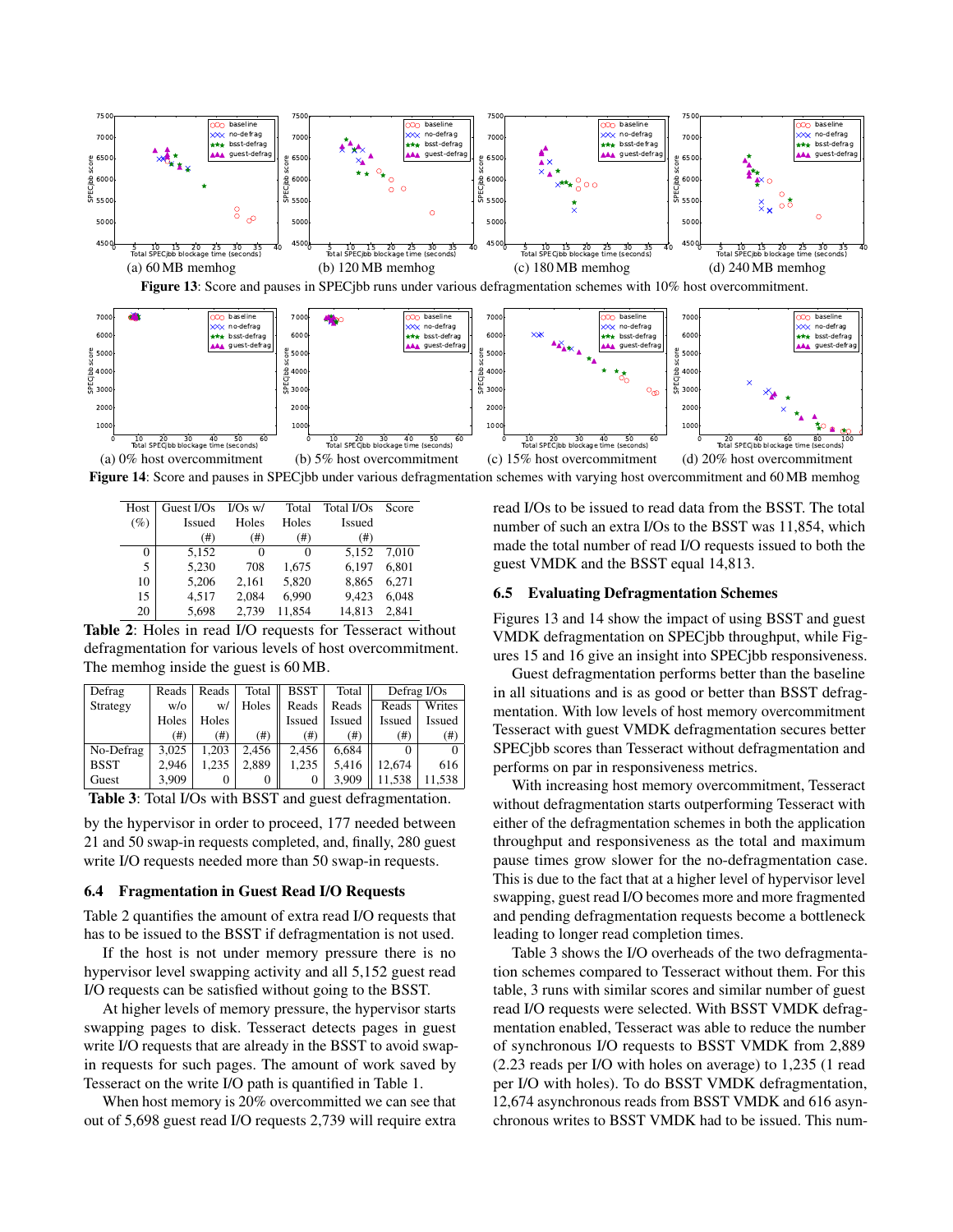

Figure 15: Comparing max single pause for SPECjbb under various defragmentation schemes with 10% host memory overcommitment.



Figure 16: Comparing max single pause for SPECjbb under various defragmentation schemes with various levels of host memory overcommitment. Memhog was sized at 60 MB.

ber of writes equals the number of guest write I/O requests with holes. Guest VMDK defragmentation eliminated holes in guest read I/O requests entirely, so there were no guestrelated reads from BSST VMDK. To achieve this, 11,538 asynchronous reads from BSST VMDK and the same number of asynchronous writes to the guest VMDK were issued.

## 6.6 Using SSD For Storing BSST VMDK

SSDs have drastically better performance over magnetic disk in terms of lower seek times for random reads. However, their relatively higher cost keeps them from getting into mainstream server market. They are used in smaller units for boosting performance. One potential application for SSDs in servers is as a hypervisor swap device allowing for higher memory overcommitment as the cost of swapping is reduced.

In our experiment, we placed the BSST VMDK on a SATA SSD. Figure 17 shows the performance of the baseline and Tesseract. At lower memory pressure, there is no difference in the performance, but as the memory pressure increases, at both guest and hypervisor level, Tesseract starts to show benefits over the baseline.

# 6.7 Overheads

*I/O Path Overhead* Table 4 presents Tesseract overheads on I/O paths. The average overhead per I/O is on the order of

| I/O Path         | Baseline | No-defrag | <b>BSST</b> defrag | Guest defrag |
|------------------|----------|-----------|--------------------|--------------|
| Read prepare     |          |           | 30                 | 109          |
| Read completion  |          | 232       | 247                | 55           |
| Write prepare    | 24.262   | 220       | 256                | 265          |
| Write completion |          | 49        |                    | 101          |

Table 4: Average read and write prepare/completion times for baseline and for tesseract with and without defragmentation (in microseconds). The host overcommitment was 10% while the memhog size was 60 MB.

microseconds. Read prepare time for guest defragmentation is higher than the others due to the contention on guest VMDK during defragmentation. At the same time, the read completion time for guest defragmentation case is much lower than the other two cases as there are no extra reads going to the BSST. On the write I/O path, the defragmentation schemes have larger overhead. This is due to the background defragmentation of the disks which is kicked off as soon as the write I/O is scheduled.

*Memory Overhead* Per Section 4.4, Tesseract maintains in-memory metadata for three purposes: tracking (a) associations between PPN and BSST blocks; (b) reference counts for BSST blocks; and (c) indirections between guest VMDK and BSST VMDK. We use 64 bits to store a (4 KB) block number. To track associations between PPN and BSST blocks we reuse MPN field in page frames maintained by the hypervisor so there is no extra memory overhead here. In general case where associations between PPN and blocks in guest VMDK have to be tracked we will need a separate memory structure with a maximum overhead of 0.2% of VM's memory size. Each BSST block's reference count requires 4 bytes per disk block. To optimize the lookup for free/available BSST blocks, a bitmap is also maintained with one bit for each block. The guest VMDK to BSST VMDK indirection metadata requires 24 bytes for each guest VMDK block for which there is a valid indirection to BSST. A bitmap similar to that for BSST is maintained for guest VMDK blocks to determine if an indirection to BSST exists for a given guest VMDK block.

## 7. Related Work

Our project intersects three areas. The first is that of uncooperative hypervisor swapping and the double-paging problem. The second concerns the tracking of associations between guest memory and disk state. The third concerns memory and I/O deduplication.

#### 7.1 Hypervisor Swapping and Double Paging

Recent, concurrent work by Amit, Tsafrir, and Schuster [5] systematically explores the behavior of uncooperative hypervisor swapping and implement an improved swap subsystem for KVM called VSwapper. The main components of their implementation are the Swap Mapper and the False Reader Preventer. The paper identifies five primary causes for performance degradation, studies each, and offers solutions to address them. The first, "silent swap writes", corresponds to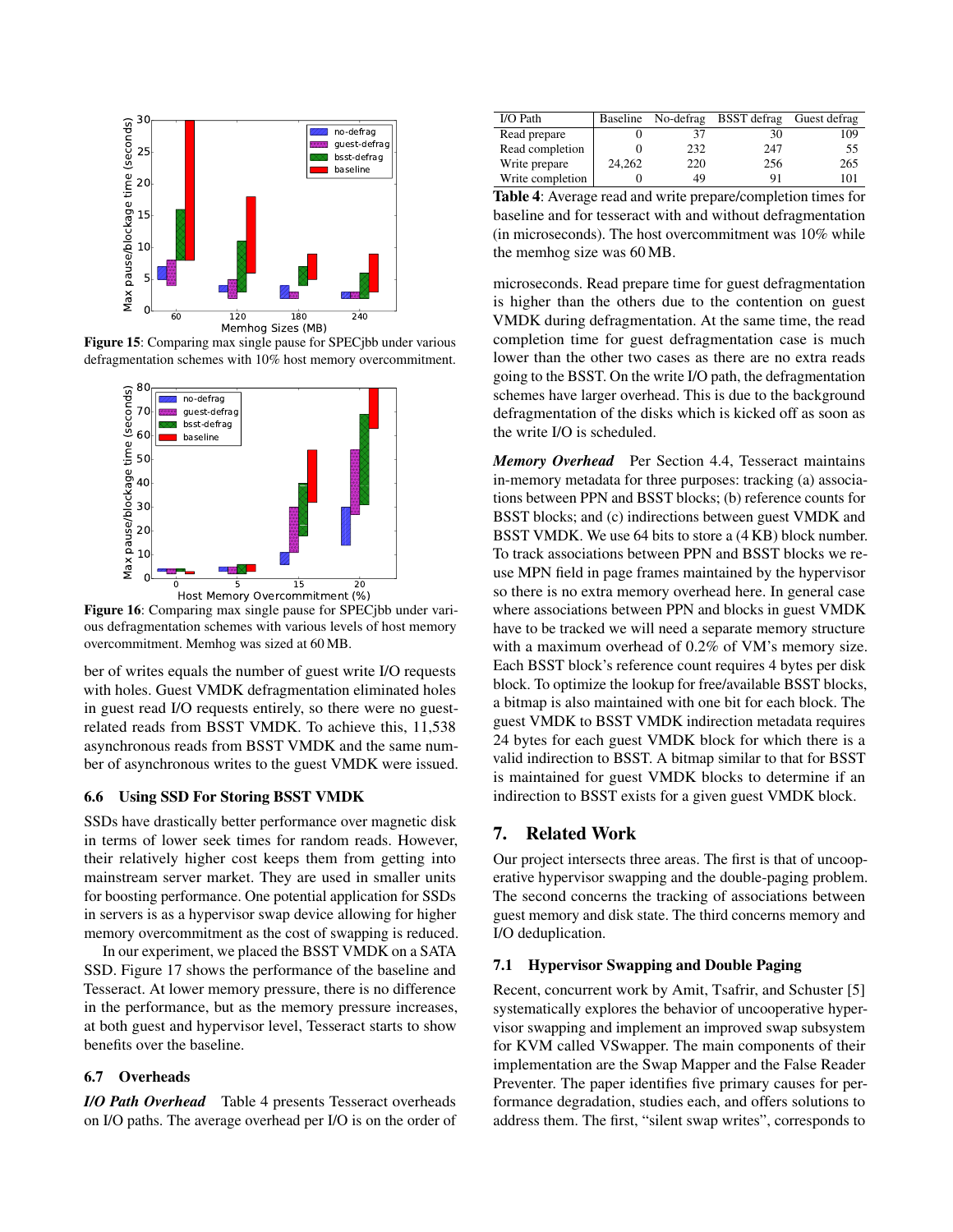

our notion of guest-I/O–swap optimization which we do not yet support because we do not support reference-counting on blocks in guest VMDKs. The second and third, "stale swap reads" and "false swap reads", and their solutions are similar to the existing ESX optimizations that cancel swap-ins for memory pages that are either overwritten by disk I/O or by the guest. For "silent swap writes" and "stale swap reads", the Swap Mapper uses the same techniques Tesseract does to track valid associations between pages in guest memory and blocks on disk. Their solution to "false swap reads", the False Reader Preventer, is more general, however, because it supports the accumulation of successive guest writes in a temporary buffer to identify if a page is entirely overwritten before next read. The last two, "decayed swap sequentiality" and "false page anonymity", are not issues we consider. In their investigation, they did not observe double-paging to have much impact on performance. This is likely due to the fact that they followed guidelines from VMware and provisioned guests with enough VRAM that guest paging was uncommon and most of the experiments were run with a persistent level of overcommitment. We view their effort as complementary to ours.

The double-paging problem was first identified in the context of virtual machines running on VM/370 [6, 15]. Goldberg and Hassinger [6] discuss the impact of increased paging when the virtual machine's address exceeds that with which it is backed. Seawright and MacKinnon [15] mention the use of *handshaking* between the VMM and operating system to address the issue but do not offer details.

The Cellular Disco project at Stanford describes the problem of paging in the guest and swapping in the hypervisor [7, 8]. They address this double-paging or redundant paging problem by introducing a virtual paging device in the guest. The paging device allows the hypervisor to track the paging activity of the guest and reconcile it with its own. Like our approach, the guest paging device identified already swapped-out blocks and creates indirections to these blocks that are already persistent on disk. There is no mention of the fact that these indirections destroy expected locality and may impact subsequent guest read I/Os.

Subsequent papers on scheduling memory for virtual machines also refer in passing to the general problem. Waldspurger [17], for example, mentions the impact of doublepaging and advocates random selection of pages by the hypervisor as a simple way to minimize overlap with page-selection by the guest. Others projects, such as the Satori project [13], use double-paging to advocate against any mechanism to swap guest pages from the hypervisor.

Our approach differs from these efforts in several ways. First, we have a system in which we can—for the first time measure the extent to which double-paging occurs. Second, we have an approach that directly addresses the problem of double-paging in a manner *transparent* to the guest. Finally, our techniques change the relationship between the two levels of scheduling: by reconciling and eliding redundant I/Os, Tesseract encourages the two schedulers to choose the *same* pages to be paged out.

#### 7.2 Associations Between Memory and Disk State

Tracking the associations between guest memory and guest disks has been used to improve memory management and working-set estimation for virtual machines. The Geiger project [10], for example, uses paravirtualization and intimate knowledge of the guest disks to implement a secondary cache for guest buffer-cache pages. Lu et al. [11] implement a similar form of victim cache for the Xen hypervisor.

Park et al. [14] describe a set of techniques to speed livemigration of VMs. One of these techniques is to track associations between pages in memory and blocks on disks whose contents are shared between the source and destination machines. In cases where the contents are known to be resident on disk, the block information is sent to the destination in place of the memory contents. In the paper, the authors describe techniques for maintaining this mapping both through paravirtualization and through the use of read-only mappings for fully virtualized guests.

#### 7.3 I/O and Memory Deduplication

The Satori project [13] also tracks the association between disk blocks and pages in memory. It extends the Xen hypervisor to exploit these associations, allowing it to elide repeated I/Os that read the same blocks from disk across VMs immediately sharing these pages of memory across those guests.

Originally inspired by the Cellular Disco and Geiger projects, Tesseract shares much in common with these approaches. Like many of them, it tracks valid associations between memory pages and disk blocks that contain identical content. Like Park et al., it employs techniques that are fully transparent to the guest allowing it to be applied in a wider